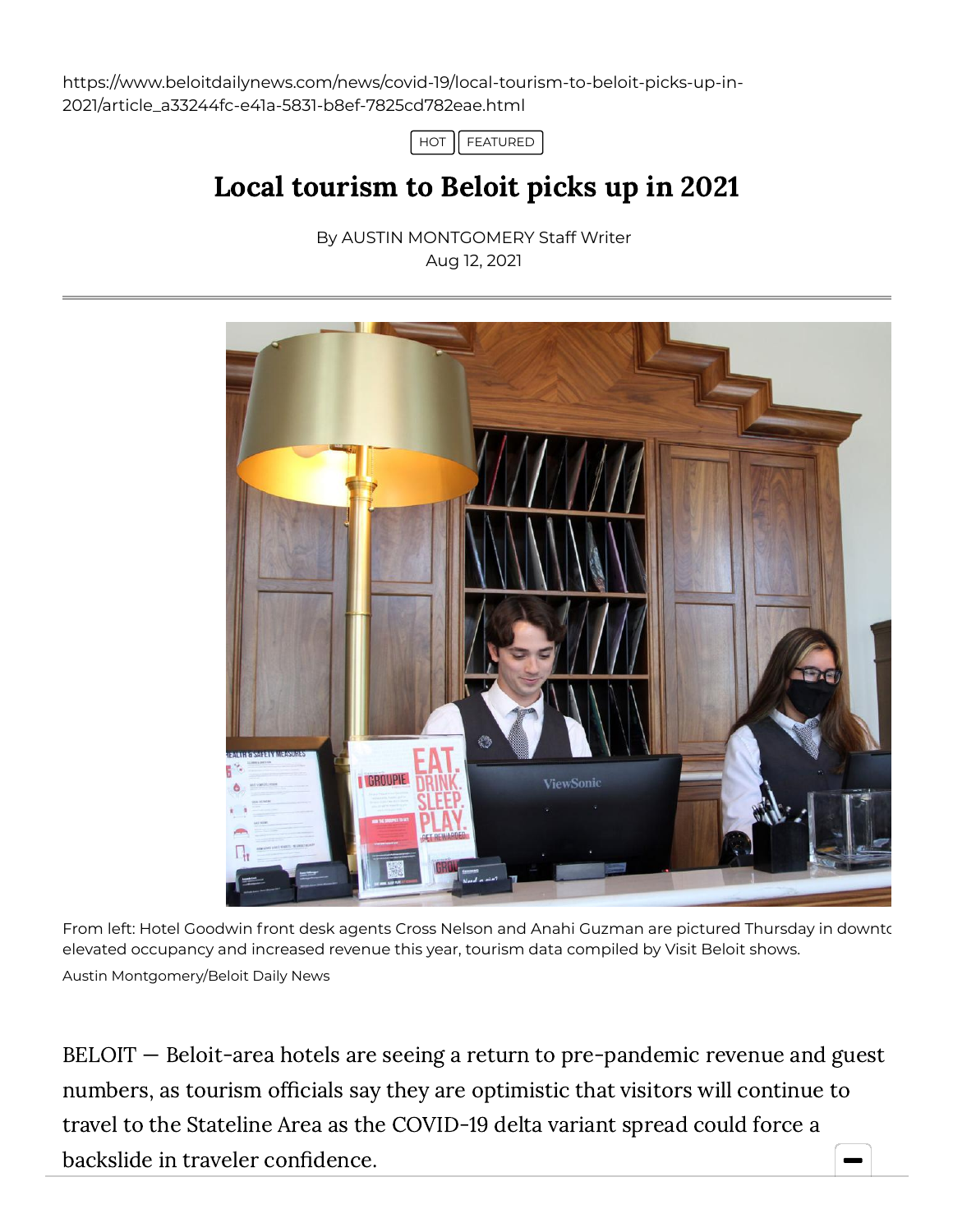Hotel revenue has returned to 2018 and 2019 levels, both of which were back-toback record years for tourism in Beloit. From January to July 31, Beloit hotels generated \$7.5 million in revenue, which is up from \$7.1 million generated over the same time period in 2018 and about \$1.2 million off of 2019 levels, according to data tracked by Visit Beloit.

"Things have been moving in a positive direction," said Visit Beloit Executive Director Celestino Ruffini. "The pandemic still looms in the background and we are cognizant that it could impact businesses quickly, but it appears the tourism economy is headed in the right direction."

Overall hotel occupancy rates also are up around 20 to 27% this year compared to 2020, with hotels in Beloit seeing around 60% occupancy on weekdays and up to 90% on weekends since late June, Visit Beloit data shows. In the early months of the pandemic, hotel revenue was down about 60 percent and hotel occupancy was around 23%, according to Visit Beloit data from March to May 2020.

"A lot of that is pent up demand from people who have cancelled trips and business travel increasing," Ruffini said. "Over the year we were seeing consumer confidence coming back."

Ruffini said a telling sign of increased tourism activity is the number of events in the Beloit area. Last weekend, Visit Beloit tracked a total of 31 events in the Beloit area compared to 11 events over Memorial Day weekend.

Home2Suites by Hilton and Hampton Inn Beloit have seen a "tremendous rebound," said Home2Suites General Manager Roy Ward.

"While we still aren't completely back to pre-pandemic numbers, we are leaps and bounds ahead of last year. We have had multiple sold-out nights this summer," Ward said. "Travelers seem happy to be out again and most seem very comfortable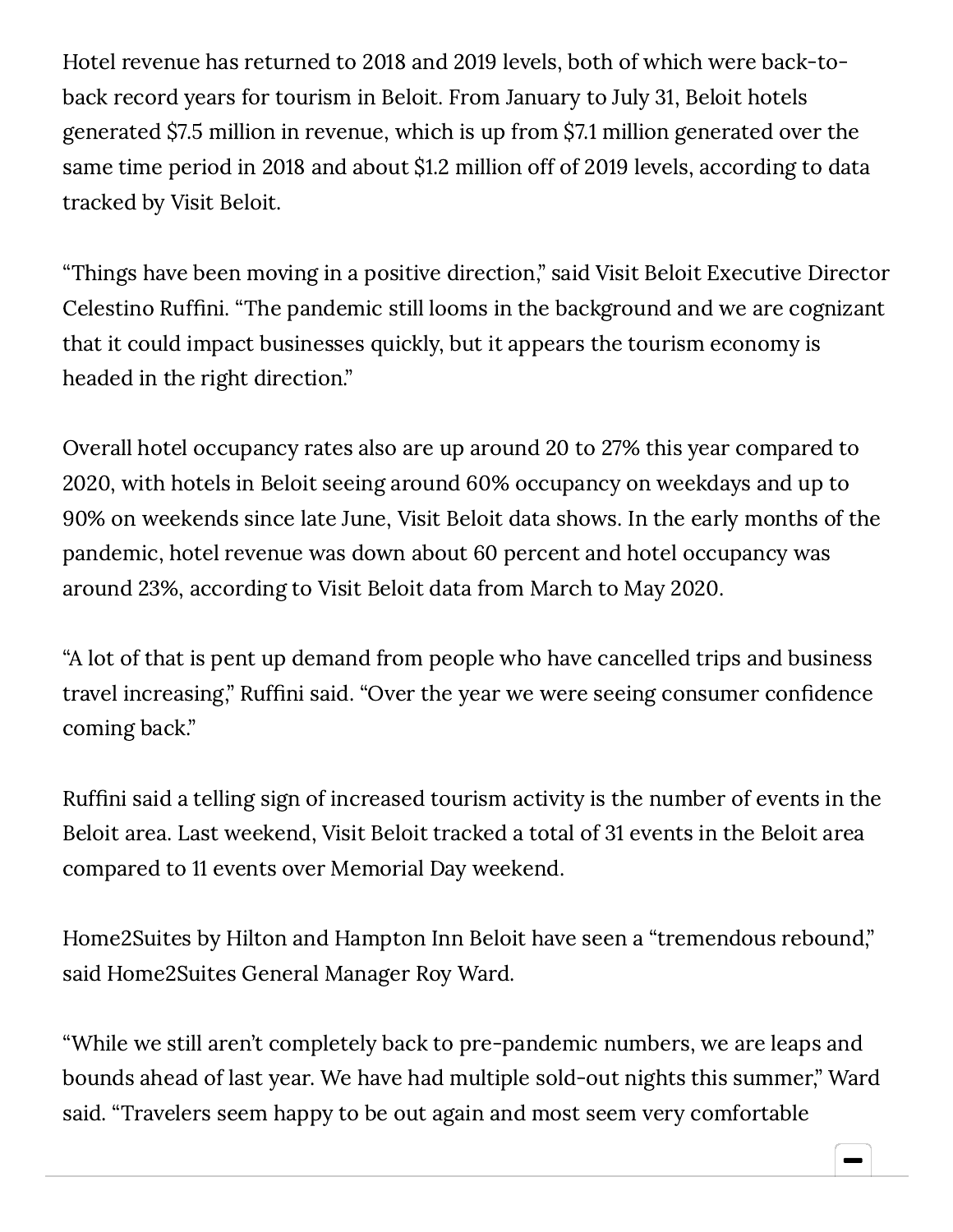traveling in the current climate. We're thrilled with where our business is and our attention is fully on what's ahead as opposed to looking back to last year. The future looks bright."

Stephanie Ashley-Hoppe, Geronimo Hospitality general manager at Beloit's Ironworks Hotel and Hotel Goodwin, said both leisure and business travel have been increasing in Beloit "in the last few months."

"We continue to see people looking for new places to explore and experience and Beloit has become more of a destination in the last 16 months than previous years," Ashley-Hoppe said. "We are optimistic that corporate travel will continue to increase and that the new markets of guests we have discovered will return again—keeping weekend and leisure occupancy high."

Both Ward and Ashley-Hoppe said staffing levels still had not yet returned to prepandemic levels. Fewer people are also seeking hospitality jobs currently, Ward said.

"We are finding it difficult to fill job vacancies," Ward added. "We have had quite a bit of luck with referrals from our current employees and we are thankful for that because we have very few applications come into the hotel. We used to get at least 20 or more applications every month. Now I'd say we're lucky to receive five. We have increased our starting wages, but it's hard to hire someone who isn't applying."

But nationally, consumer confidence has fallen regarding travel as COVID-19 transmission fueled by the delta variant seems to be eroding gains made in the tourism industry in 2021.

Since June 8, travel optimism has fallen over 40 percentage points, reaching a yearto-date low of 20.4%. Instead, over half of American travelers now expect the pandemic to get worse in the United States over the next month. Americans feeling